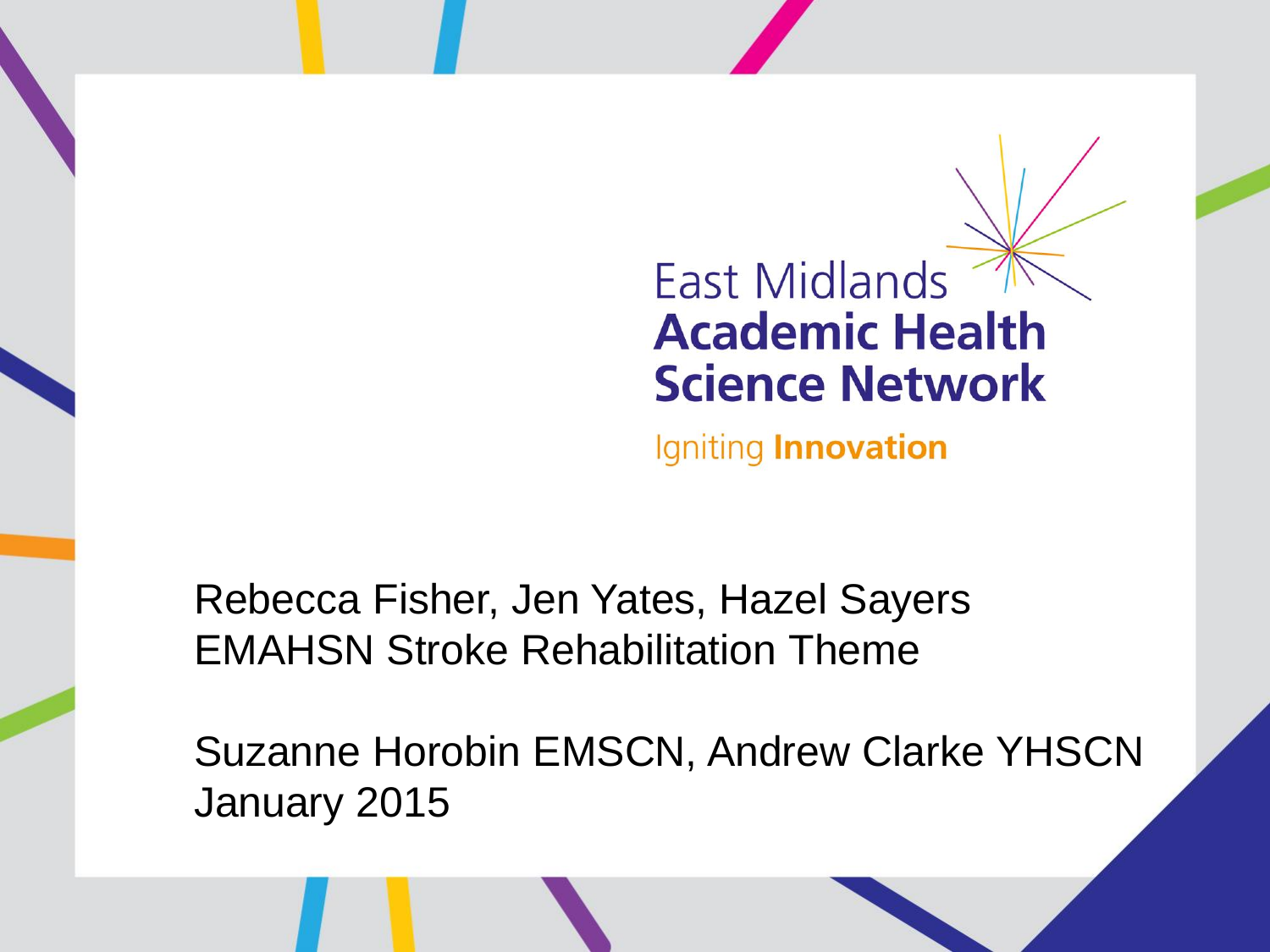

## **Overview**

#### **Who am I? Who are we?**

#### **Supporting community provider SSNAP participation**

- Workshops
- $*$  Help note creation
- Working with CCGs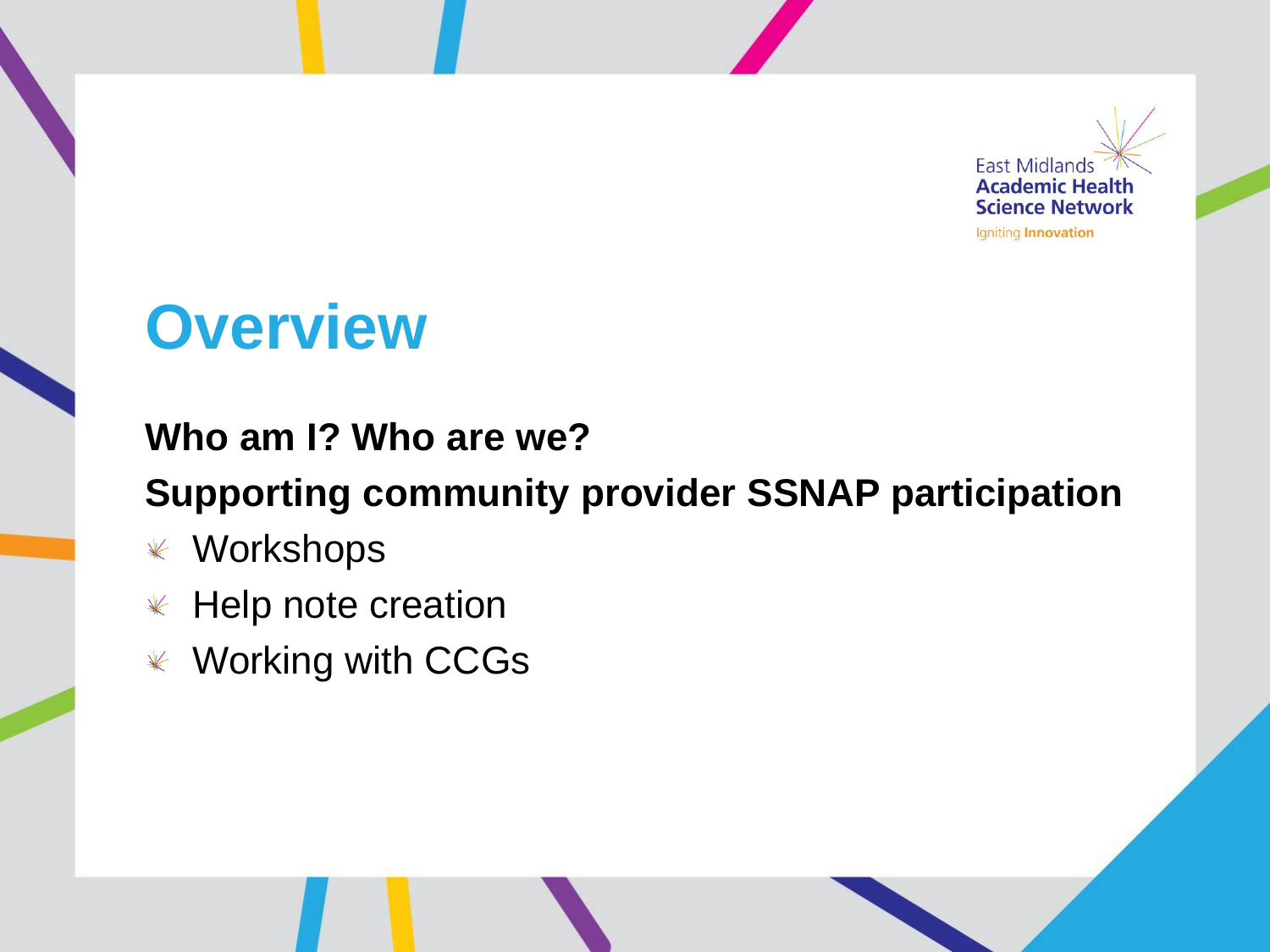

**East Midlands Strategic Clinical Networks and Senate** 

# **Collaboration**

**Our role:** to ensure provision of an evidence based stroke care pathway for all stroke survivors in the East Midlands

**Focus:** Community service development

- CCG support
- $*$  Measuring effectiveness Data
- $*$  Multidisciplinary team working  $-$  Education

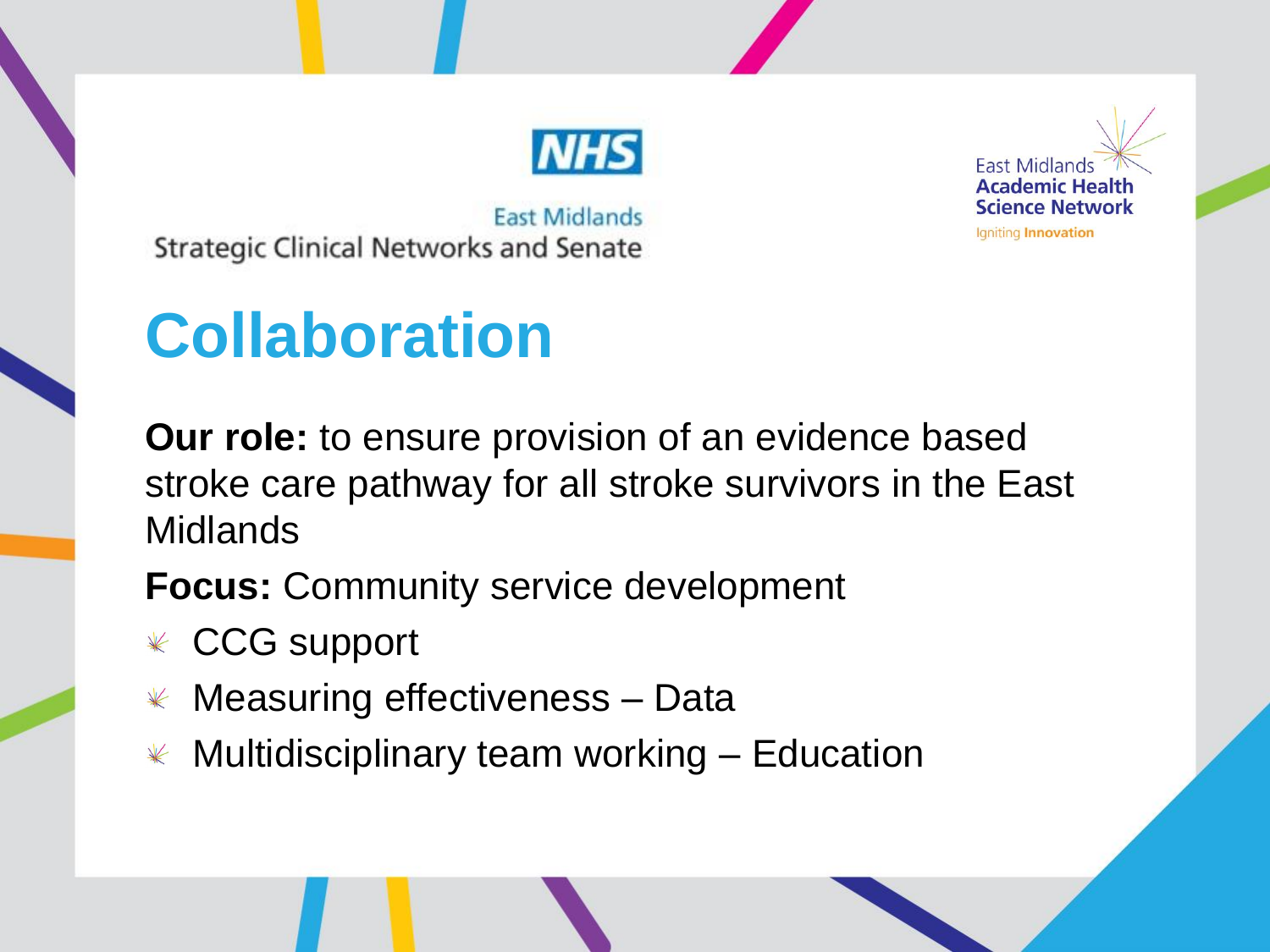

**NHS** 

Stroke

**NHS Improvement** 

**THE SERVICES -**

**COMMUNITY STROKE REHABILITATION** 

**SPECIFICATION 20XX/YY** 

## **Evidence based specifications**

Co-produced specifications  $*$  Review of service provision  $*$  Gap analysis **SECTION B** 



**East Midlands Strategic Clinical Networks and Senate**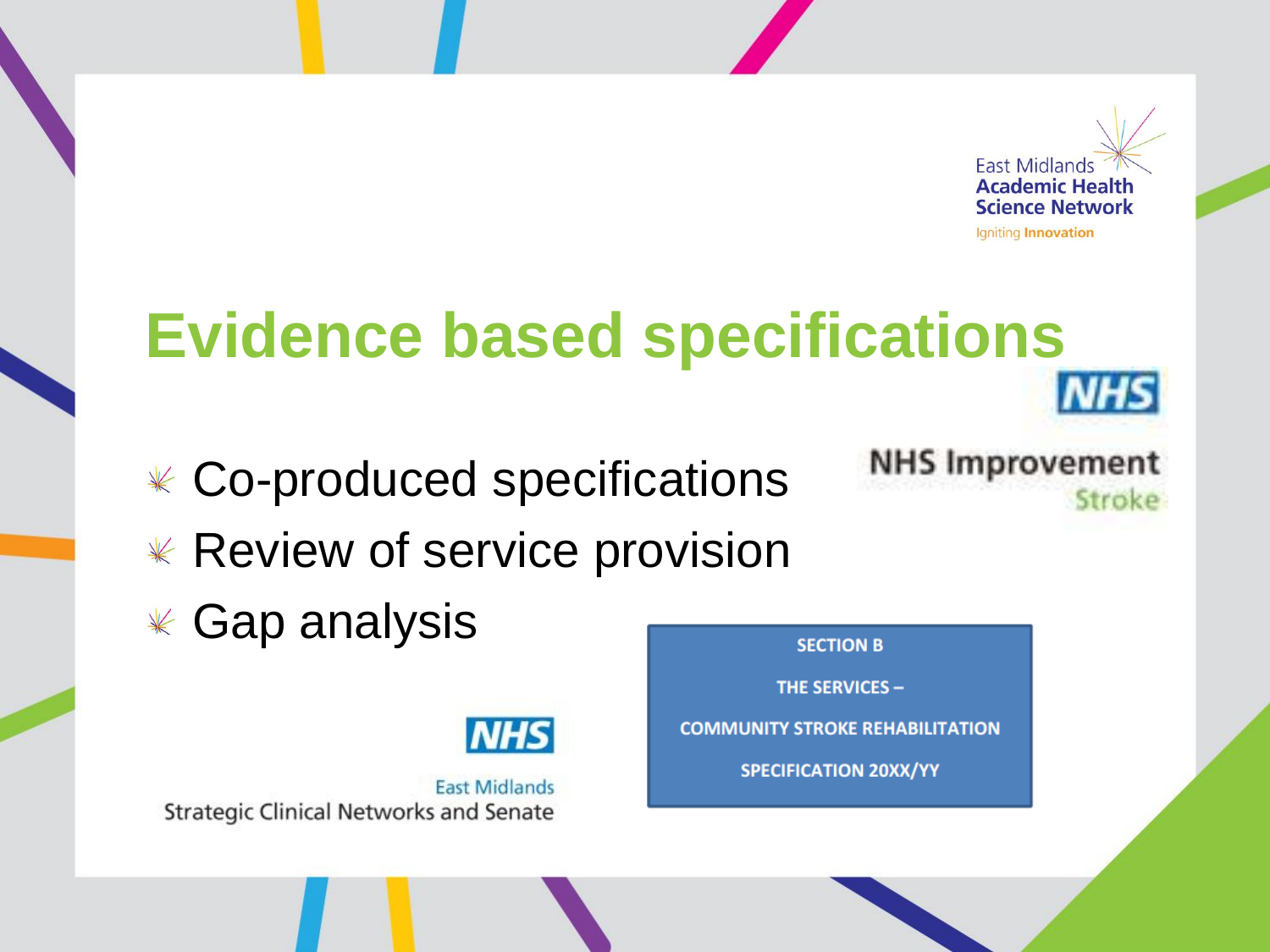**This map visually demonstrates the provision of stroke rehabilitation services across the East Midlands. Stroke rehabilitation is a programme supported by the EMAHSN**.

Blue – stroke early supported discharge service provided, community stroke rehab service provided but no six month reviews

Purple – stroke early supported discharge service provided, but no community stroke rehab service or six month reviews

Yellow – stroke early supported discharge service, community stroke rehab service and six month reviews all provided



**East Midlands Academic Health Science Network**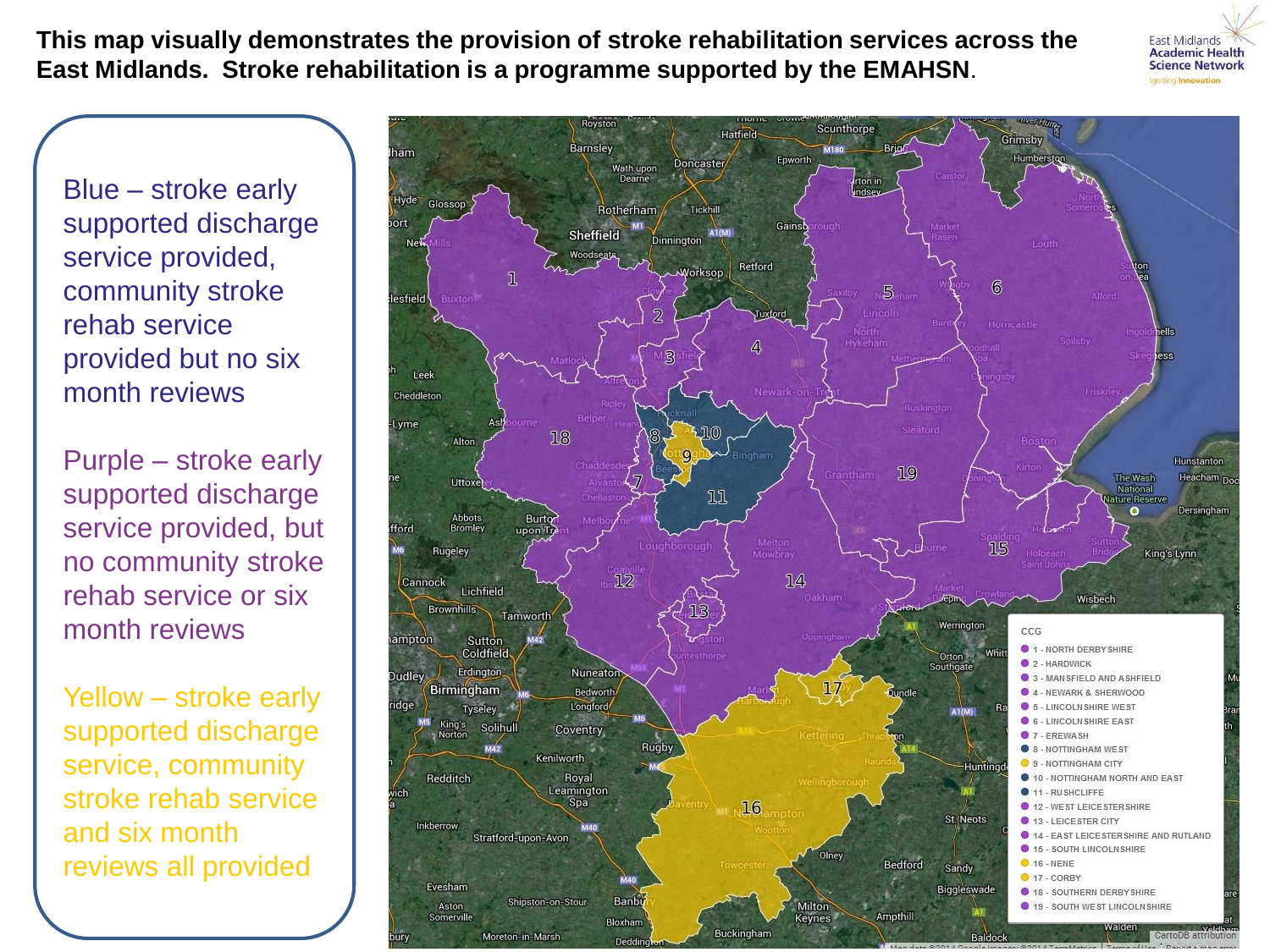

## **Workshops**

- 3 dedicated half day sessions
- Review of all community SSNAP questions  $\frac{1}{\sqrt{2}}$
- Discuss interpretation of questions
- Refer to RCP guidance  $\frac{1}{\sqrt{2}}$
- Agree consistency of data input  $\frac{1}{\sqrt{2}}$
- Support technical issues with data transfer $\frac{1}{\sqrt{2}}$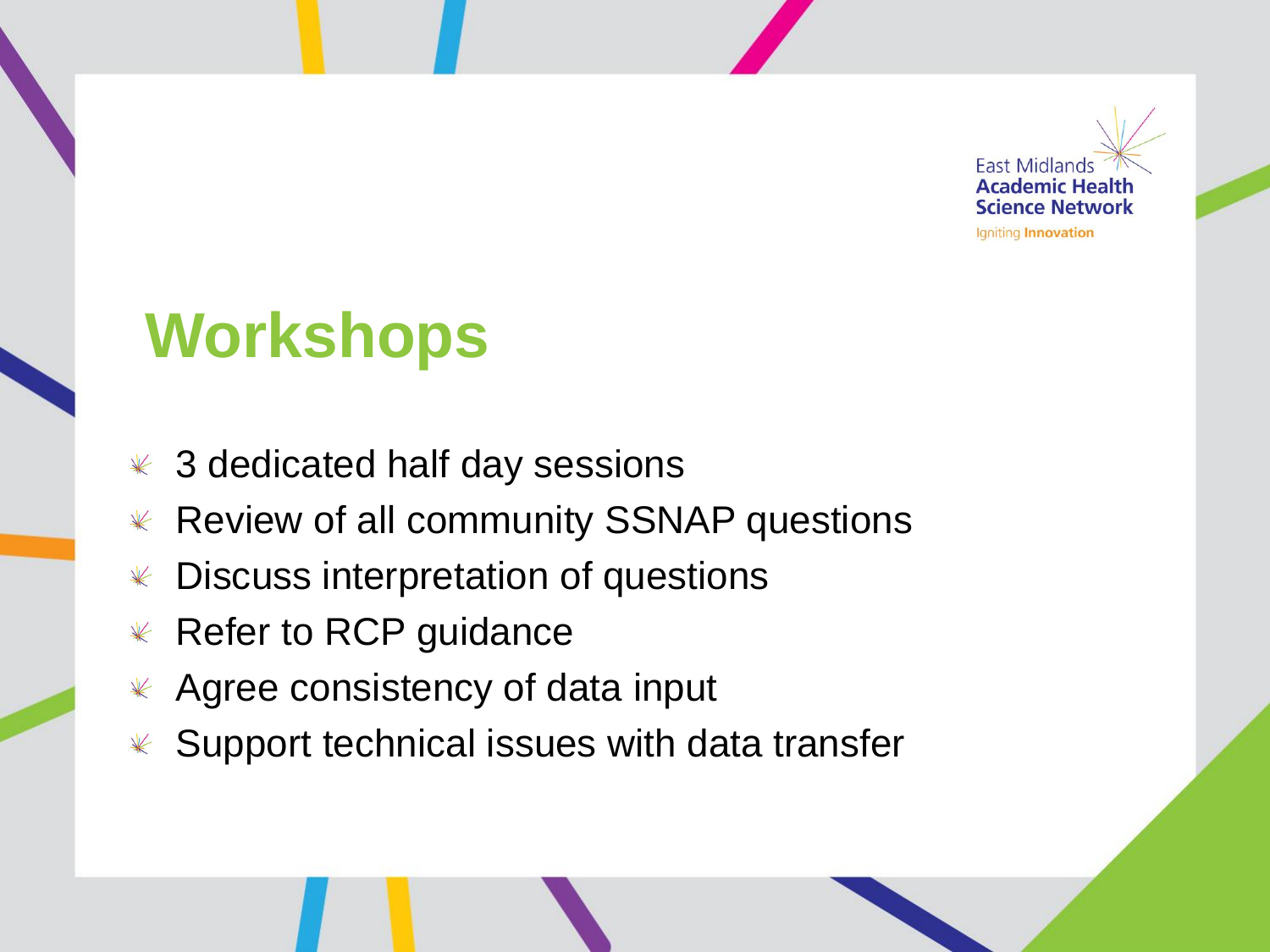

#### **Issues arising**

- Quantifying therapy time (adapting current methods of  $\frac{1}{\sqrt{2}}$ data collection, double visits)
- Difference between ESD & CST  $\frac{1}{2}$
- What is and isn't Psychological support (mental health  $\frac{1}{\sqrt{2}}$ nurse?)
- $\mathscr K$  What about the rest of the multidisciplinary team?
- $*$  How will commissioners interpret the information?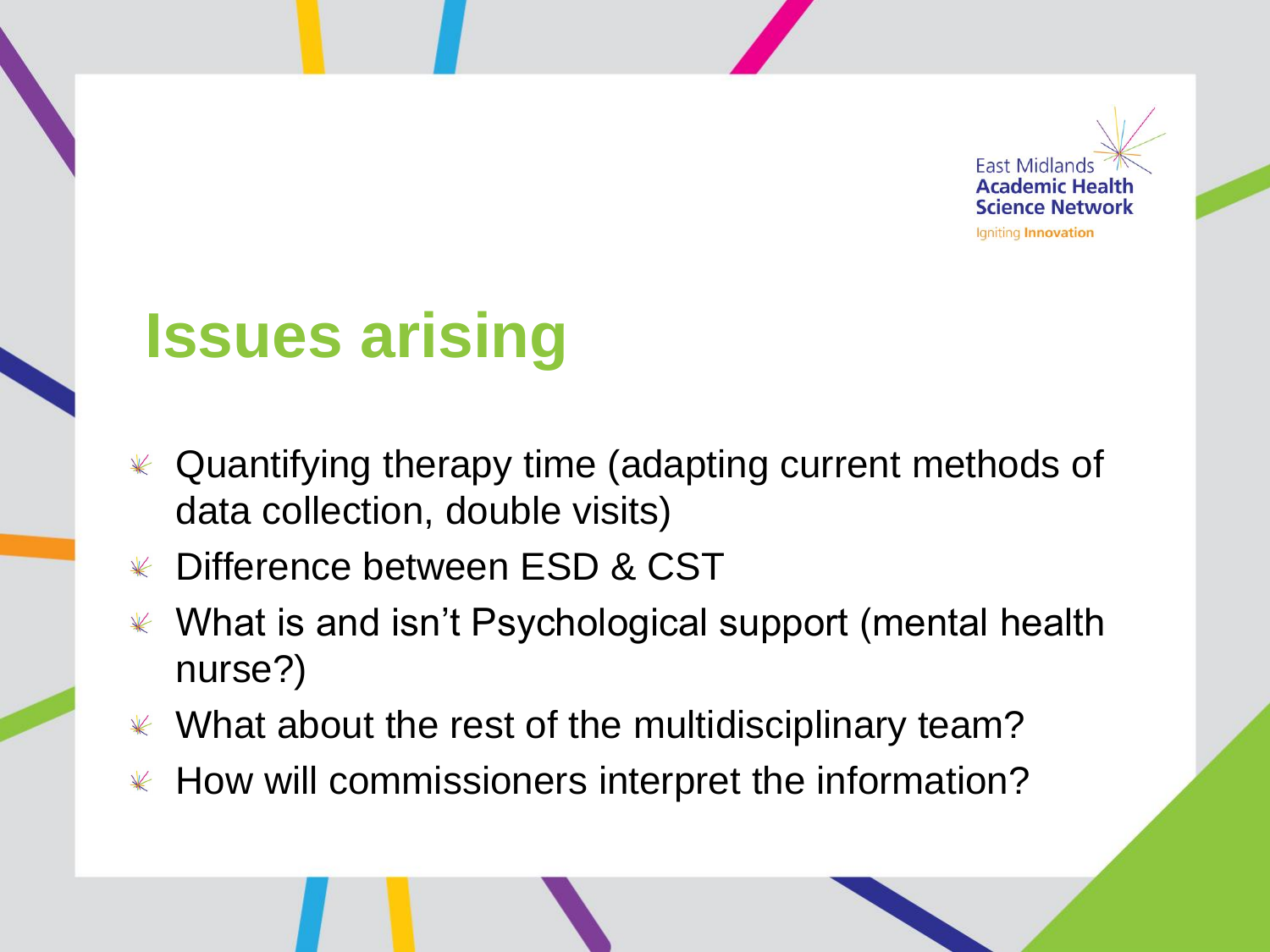## **Paper-based activity log**

**East Midlands Academic Health Science Network** Igniting Innovation

**Date Patient Patient Face to Face minutes Clinical / Clinical /** Physio OT SLT Psych\* **Professional TC**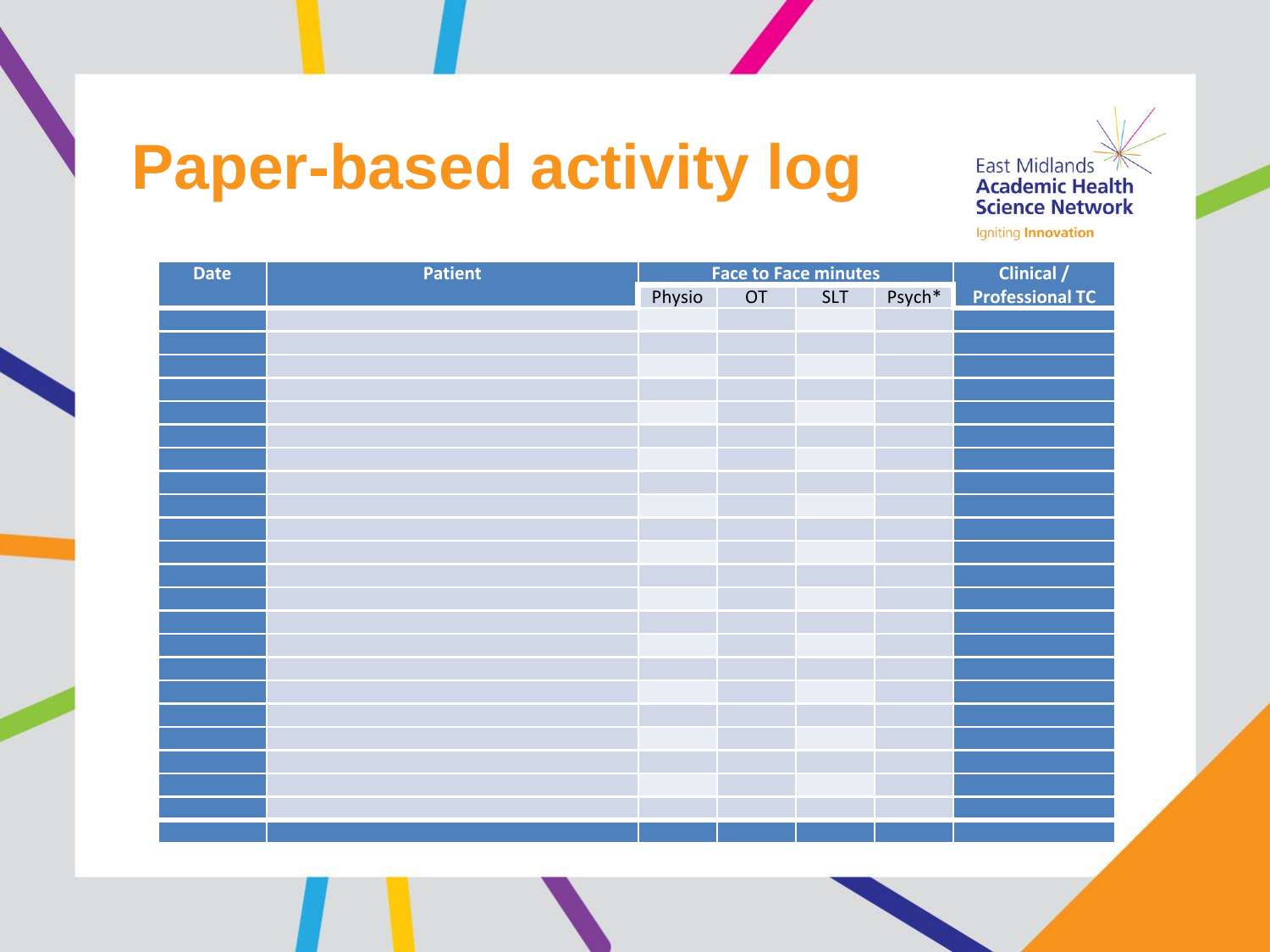

## **Help Notes**

Useful for teams new to participation in national audit/ prior to SSNAP registration Teams feel they have some control over how and why data will be entered and interpreted

Develop a network of support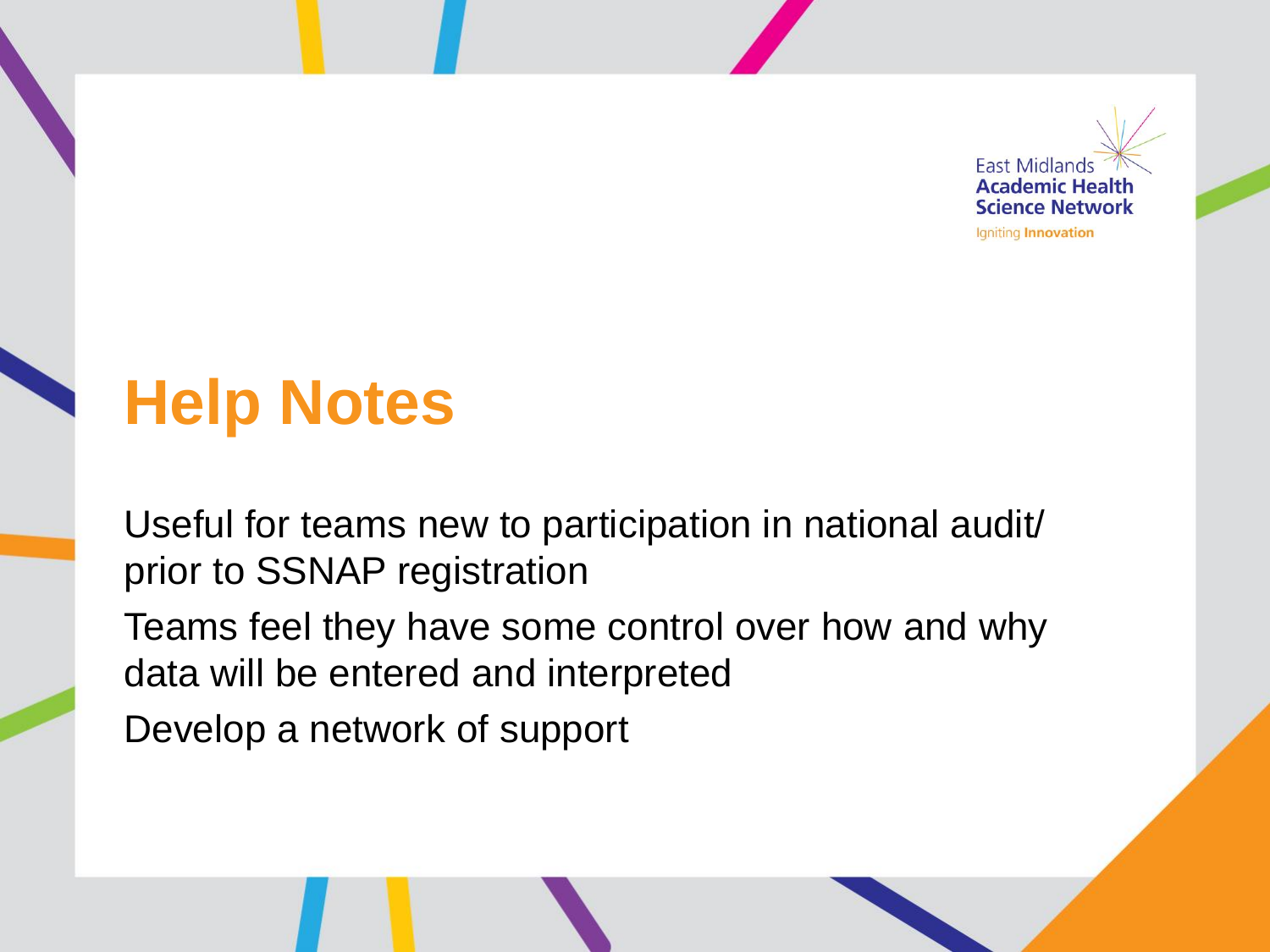

# **Commissioner support**

Review and refresh performance metrics for ESD and community stroke teams Align with SSNAP Review data use by CCGs for planning purposes Facilitate use of RCP SSNAP reports